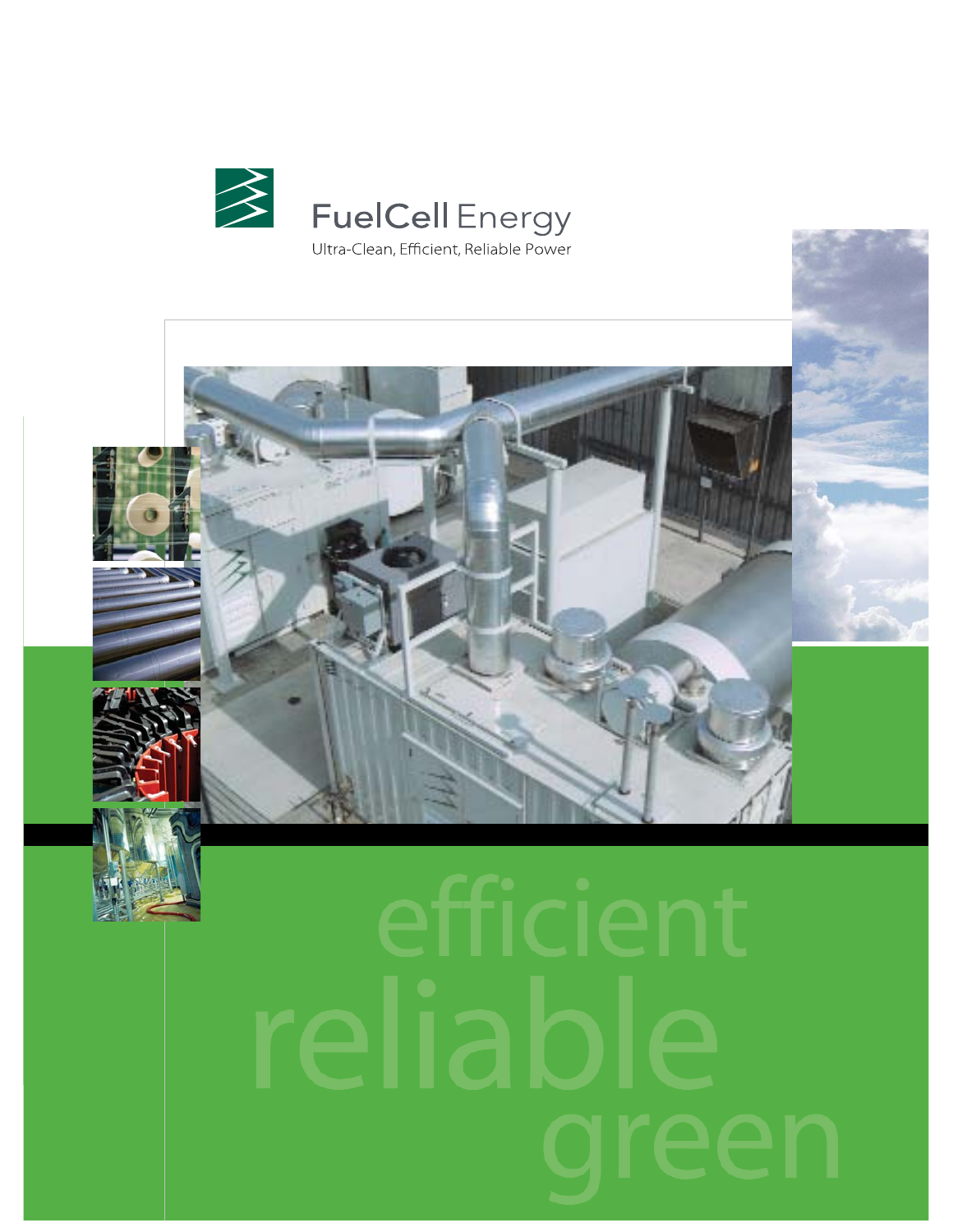

*Fuel cells do not*

*depend on wind* 

*or sunshine, and* 

*electricity per unit* 

*of fuel than almost*

*any other distributed*

*generate more* 

*energy source.*

FuelCell Energy® provides efficient, reliable power to the world's most demanding markets. Fuel cell power plants offer inherent fuel flexibility, 24/7 operation, and the ability to capture waste heat for many practical uses.



### **Medical**

Hospitals and other critical care facilities require reliable power around the clock. Fuel cells offer the only viable alternative to traditional dependence on utilities for baseload power and load management.

#### **Hospitality**

The success of a hotel depends largely on its ability to provide an attractive, clean, and quiet environment. Quiet and unobtrusive fuel cells can provide power to the facility with a heat byproduct that is useful for swimming pools, domestic hot water, and building heat.

#### **Manufacturing**

Manufacturing facilities take advantage of fuel cells for both baseload power and peak load management. Waste heat produced in the process is often used in the manufacturing process to augment or replace existing heating systems.

#### **Food and Beverage Processing**

Digester gases produced as a natural byproduct of food and beverage processing can be reformed into usable hydrogen to power a fuel cell, virtually eliminating digester gas emissions.

#### **Wastewater Treatment**

Many wastewater treatment plants use anaerobic digester gases. Fuel cells can take advantage of this gas more effectively than any other power source. This unique relationship between Direct FuelCells and anaerobic digesters results in the most efficient and environmentally friendly use of this energy source.







*Fuel cell power plants are well suited for many diverse applications.*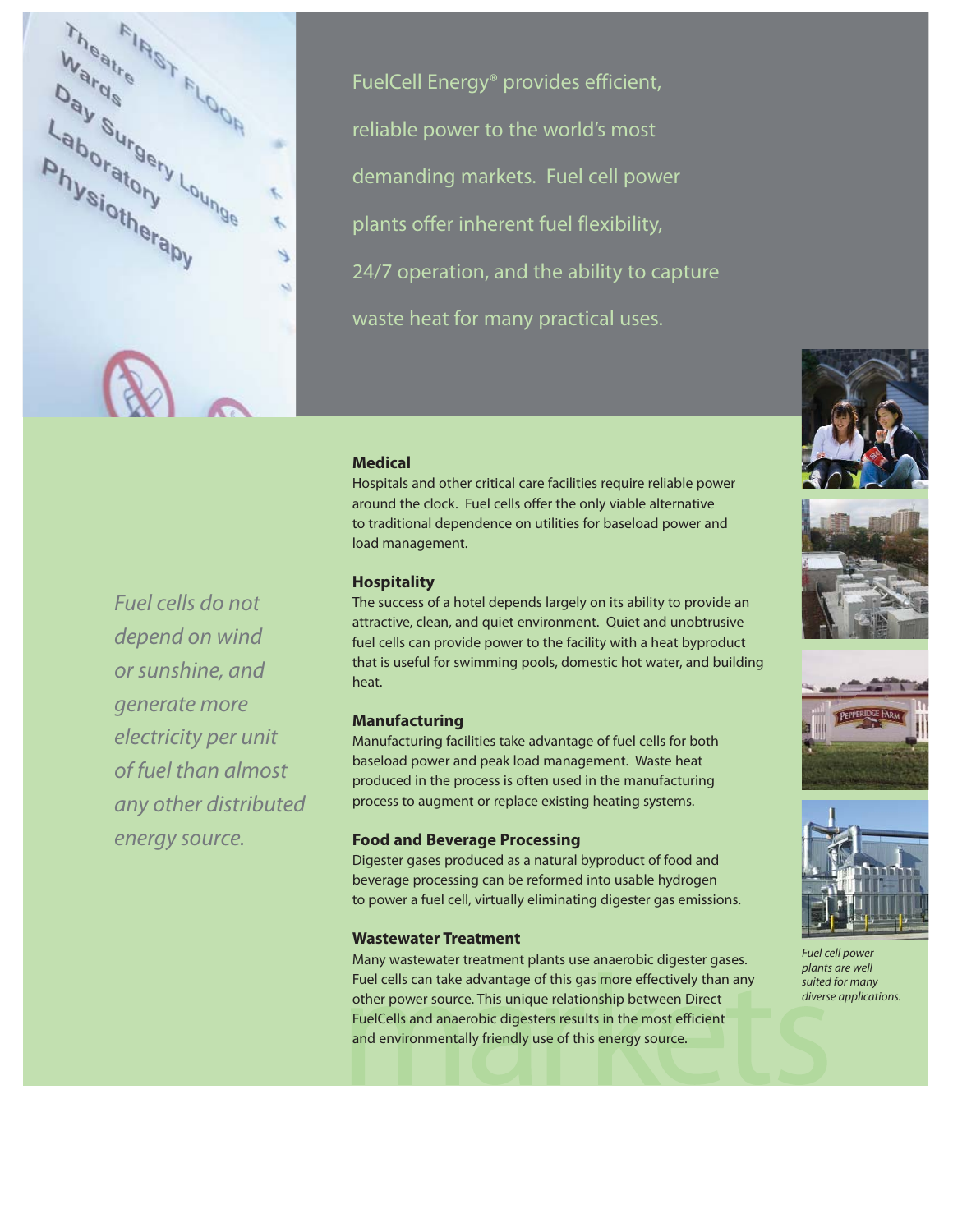*Direct FuelCells provide reliable, Ultra-Clean power around the clock, are environmentally friendly, and can be located almost anywhere.*





*FuelCell Energy provides comprehensive training and 24/7 service and support.*

The Fuel Cell Advantage<br>
The most important advantage of fuel cell power<br>
plants is their ability to provide Ultra-Clean power<br>
without interruption. They do not depend on wind<br>
electricity p The most important advantage of fuel cell power plants is their ability to provide Ultra-Clean power without interruption. They do not depend on wind or sunshine, and have extremely low emissions, making them a desirable energy source for many applications. You can build one almost anywhere and operate it with a variety of fuels, including methane from biogas, waste gas from industrial processes, and natural gas.

FuelCell Energy works closely with both federal and state governments to help implement incentive programs for installing Ultra-Clean power generation technologies such as fuel cells. In many geographic locations these incentive programs can significantly offset the costs associated with installing a Direct FuelCell® (DFC®) power plant.



Fuel cell technology is a strong energy partner:

**Efficiency:** DFC fuel cell power plants generate more electricity per unit of fuel than almost any other distributed energy source. Efficiency is further increased when used in a Combined Heat and Power (CHP) application, or in conjunction with other power technologies (solar, gas turbine).

**Environmental Impact:** With negligible emissions of pollutants such as nitrogen oxides (NOx) and sulfur oxides (SO<sub>x</sub>), and dramatically reduced CO<sub>2</sub> greenhouse gas emissions compared to traditional fossil fuel power plants, fuel cell power plants qualify under several environmental certifications established by the government, making them eligible for significant financial incentive programs.

**Reliability:** By locating the power plant on-site, and implementing real-time monitoring capability, endusers are assured of increased reliability, a necessary requirement for applications such as hospitals, hotels, universities, and manufacturing facilities.

**Fuel Flexibility:** In addition to biofuels – gases from food processing, landfills, and wastewater treatment – fuel cells can run on natural gas, ethanol, diesel, and coal gas. In many geographic areas, fuel cells running on biogas are considered a renewable energy source, qualifying them for even more financial incentives.





*Fuel cell power plants offer environmental, operational, and economic benefits.*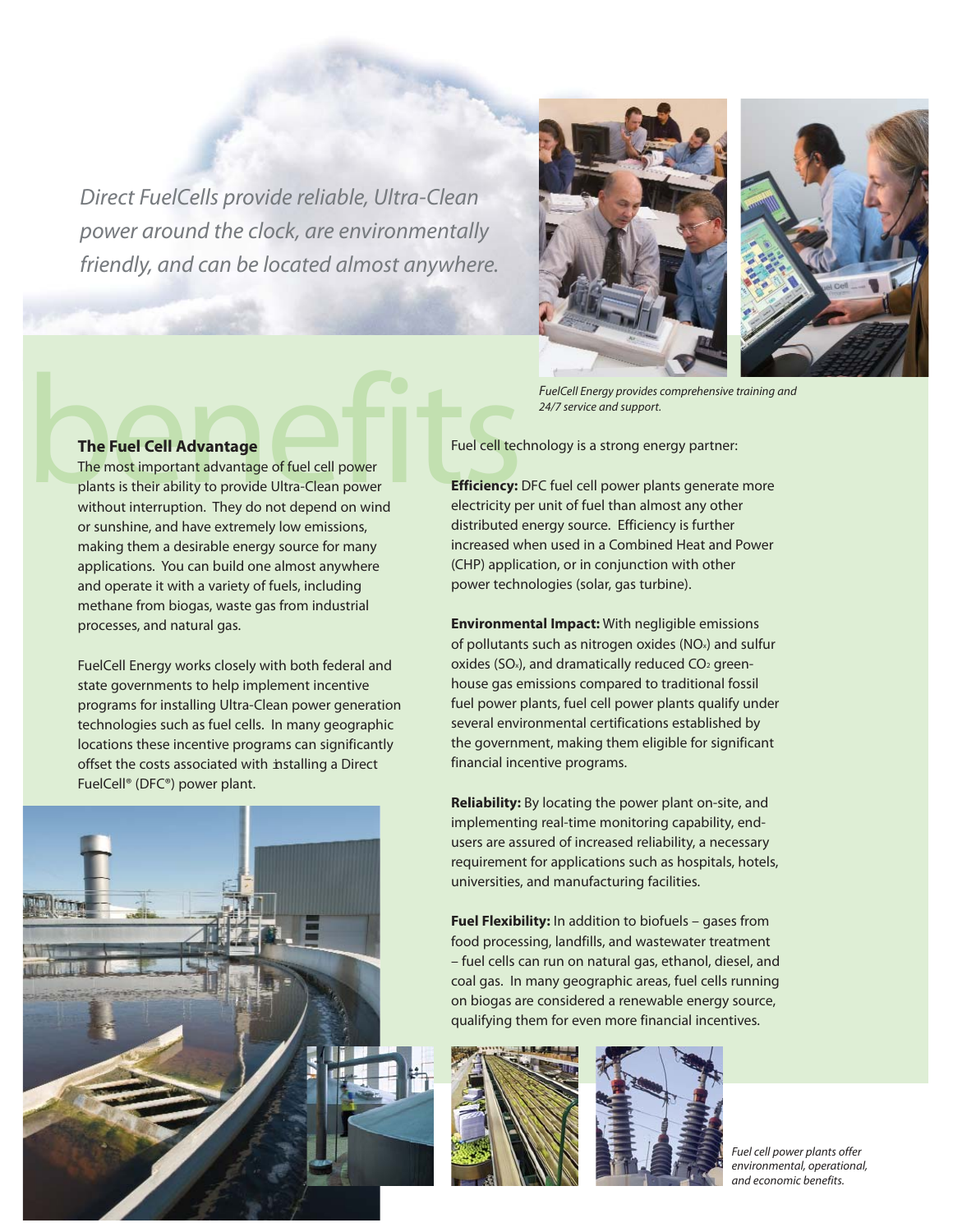#### **Stationary Direct FuelCells**

Direct FuelCell (DFC) power plants provide high grade electrical power and residual heat for Combined Heat and Power (CHP) applications, with virtually no pollutants. From 300 kW facility solutions to 50 MW grid support applications, FuelCell Energy can meet almost any distributed power requirement. Best of all, DFCs are friendly to the environment, quiet, and unobtrusive.

Service and support is an integral part of our product offering. FuelCell Energy provides complete support for the entire lifecycle of our DFC products. Our Global Technical Assistance Center (GTAC) and Regional Service Teams deliver full product line support. This includes long term service agreements, parts, technical services, repair and warranty services, and a full line of operations and maintenance training.





#### **DFC300**

With a small, modular footprint and 300 kW of continuous power output, the DFC300 is well suited for super markets, medium-sized hotels, or similar commercial operations. With a reliability rating of more than 96%, the DFC300MA provides power where and when you need it.



## **DFC1500**

Producing 1.4 MW of continuous baseload power, the DFC1500MA is perfect for large hotels, convention centers, and other medium-demand installations. Because of its quiet, clean operation, the DFC1500 is hardly noticeable to patrons while serving your power needs 24/7.



#### **DFC3000**

Designed for high power demand applications, the DFC3000 produces 2.8 MW of baseload power that can be scaled up to 50 MW. It is well suited for hospitals, universities, large commercial complexes, and grid support.

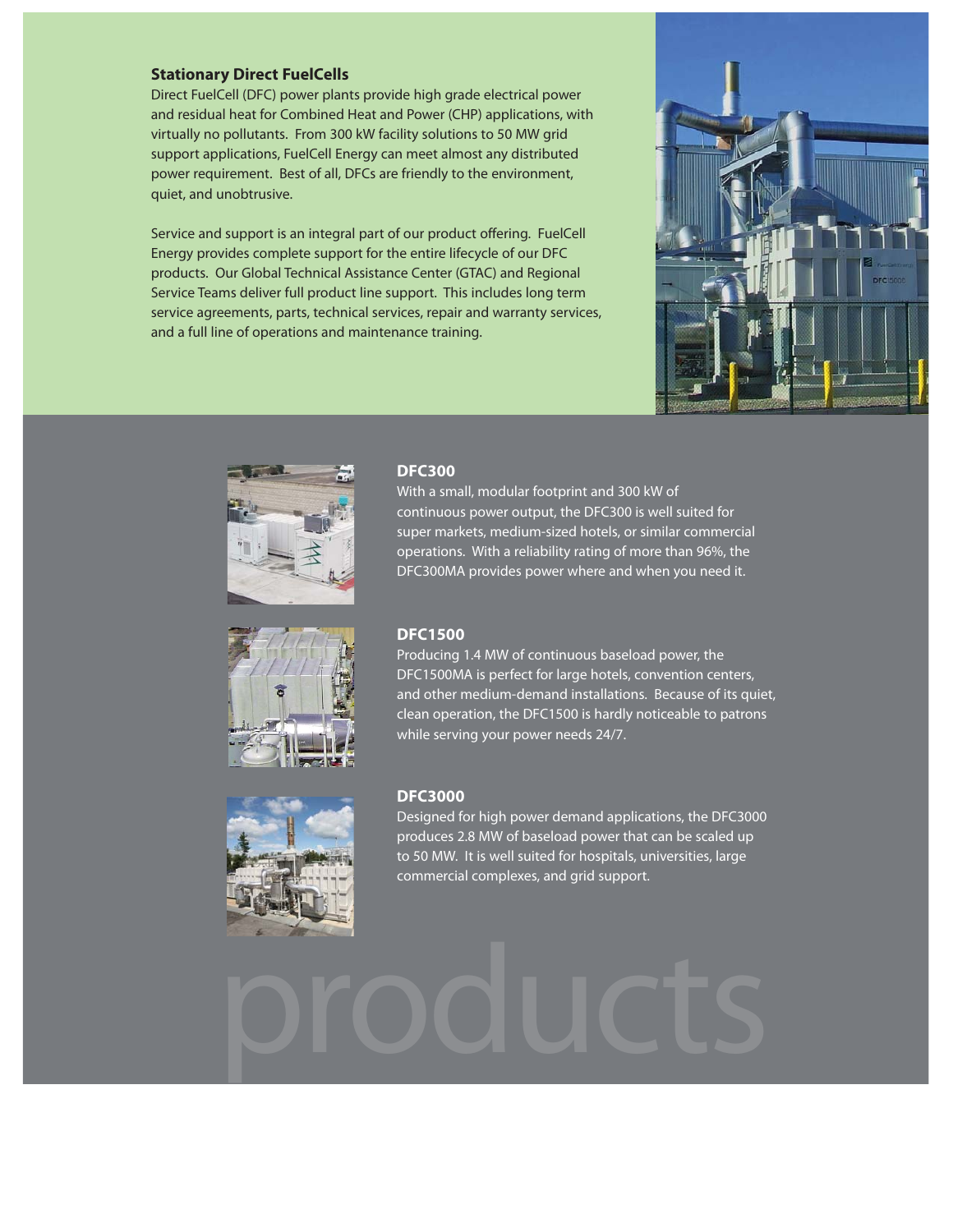# ork how stationary fuel cell power plants

Direct FuelCell power plants are comprised of three major functional elements:

**The Fuel Cell Module** is the centerpiece of the power plant and is comprised of multiple fuel cells operating in parallel. Hydrogen is internally reformed from the source fuel to support the non-combustion electrochemical reaction in the fuel cell. Fuel is combined with oxygen from air to produce energy. Ultra-Clean electrical power, in the form of direct current (DC), and heat are produced in the process.

**The Mechanical Balance of Plant (MBOP)** operates both upstream and downstream of the fuel cell module. Upstream, the MBOP provides water and fuel treatment, preheats and humidifies the source fuel, and provides the outside air supply. Downstream, the MBOP serves as a heat exchanger to extract heat energy produced in the reaction and convert it to a usable form.

**In the Electrical Balance of Plant (EBOP)**, downstream of the fuel cell module, DC electrical power is inverted and conditioned to form utility grade AC power. The voltage is stepped up to service local power needs and for grid support. Here, switching and protection equipment for the electrical service interconnect is provided.



*Fuel Cell Modules.*